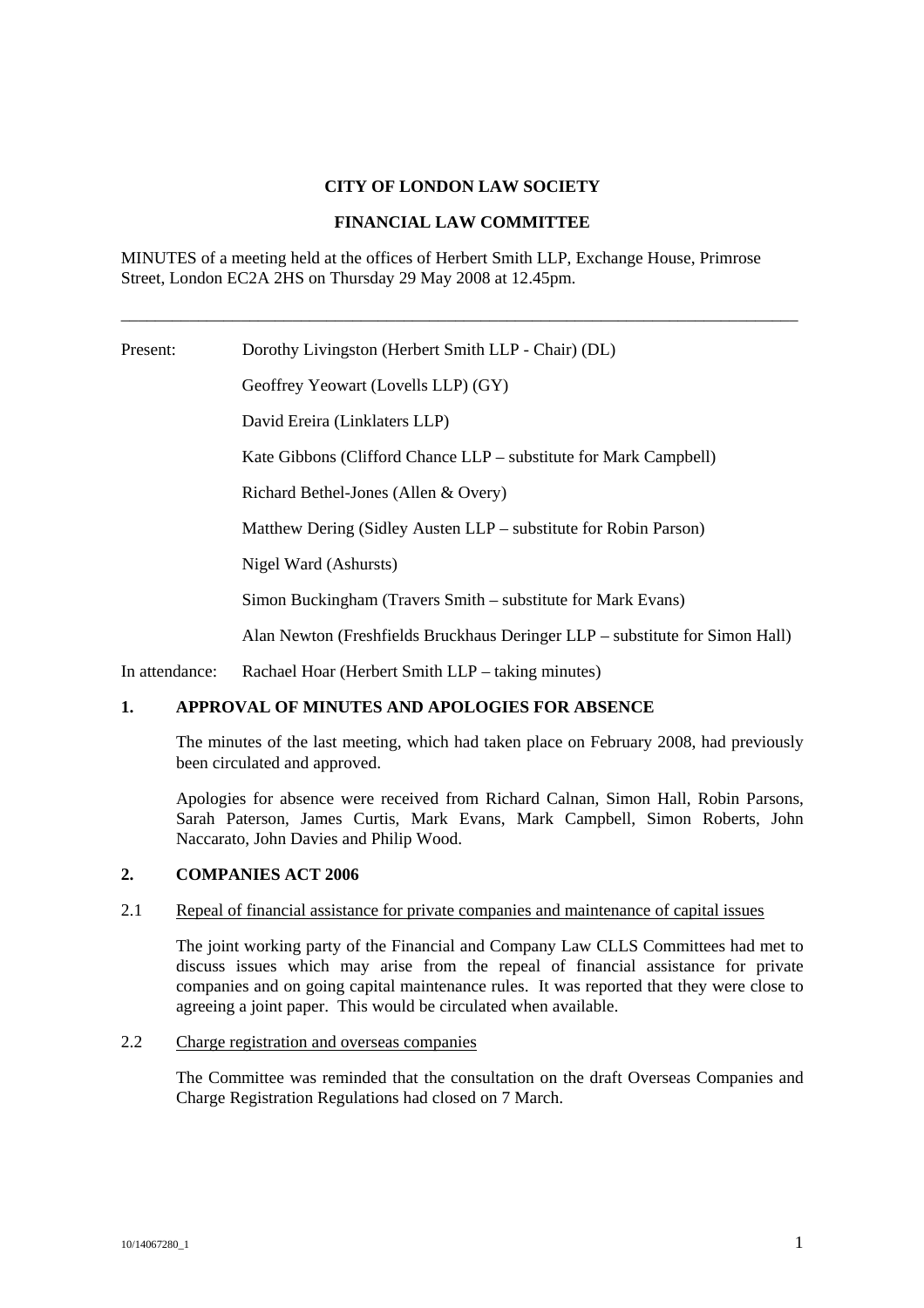The Committee also noted that the Chairman of the working party on charge registration, Richard Calnan, would be on sabbatical for a few months. John Naccarato had kindly agreed to act as temporary Chairman in the interim.

#### 2.3 Scottish register of Floating Charges

The Committee was reminded that BERR was seeking views as to the likely impact of the provisions in the Bankruptcy and Diligence (Scotland) Act 2007 on lenders to UK companies. It was noted that under the new Scottish law (which is understood to be due to come into force in April 2009), any company, regardless of its place of incorporation, will be required to register a Scottish floating charge on the new Scottish floating charge register. Potential issues, therefore, include double registration and priority. There may also be problems arising under English insolvency law where, in order to appoint an administrator, a charge holder must have security over all or substantially all of the chargor's assets.

Overall it was felt that there could be uncertainty in this area under the current drafting until a Scottish or EU Court considers this.

Views were requested to be sent to John Naccarato in order that a response could be sent to BERR.

### **3. FINANCIAL COLLATERAL ARRANGEMENTS (NO.2) REGULATIONS 2003**

The Committee was reminded of the BVI case, Alfa Telecom v Cukurova, concerning the exercise of the remedy of appropriation (which had been introduced by the above Regulations) under an equitable mortgage governed by English law over shares in a BVI company. It was reported that the East Caribbean Court of Appeal had recently overturned the first instance decision that appropriation had not been effectively exercised because the collateral-taker had not become the registered holder of the mortgaged shares. The Court of Appeal held that:

- the exercise of the remedy of appropriation over the mortgaged shares had the effect of making the mortgagee the full beneficial owner of the shares by extinguishing the equity of redemption, even though the mortgagee did not thereby become the legal owner of the shares (which required registration of the shares in the mortgagee's name in the company's register of members);
- a pragmatic interpretation required that the concept of "full ownership" referred to in the Financial Collateral Directive be construed as meaning full ownership of the beneficial interest (and that no particular difficulty would arise by virtue of a separation of legal and beneficial title on enforcement as this had been the position under the English law of foreclosure for many years);
- uniformity of interpretation does not justify the conclusion that appropriation cannot take effect in equity alone merely because the concepts of a legal estate and a beneficial interest in property do not exist in EU member states with civil law systems;
- since the Regulations expressly refer to the remedy of appropriation being available under an equitable mortgage, it could not be correct that the remedy was not exercisable by an equitable mortgagee;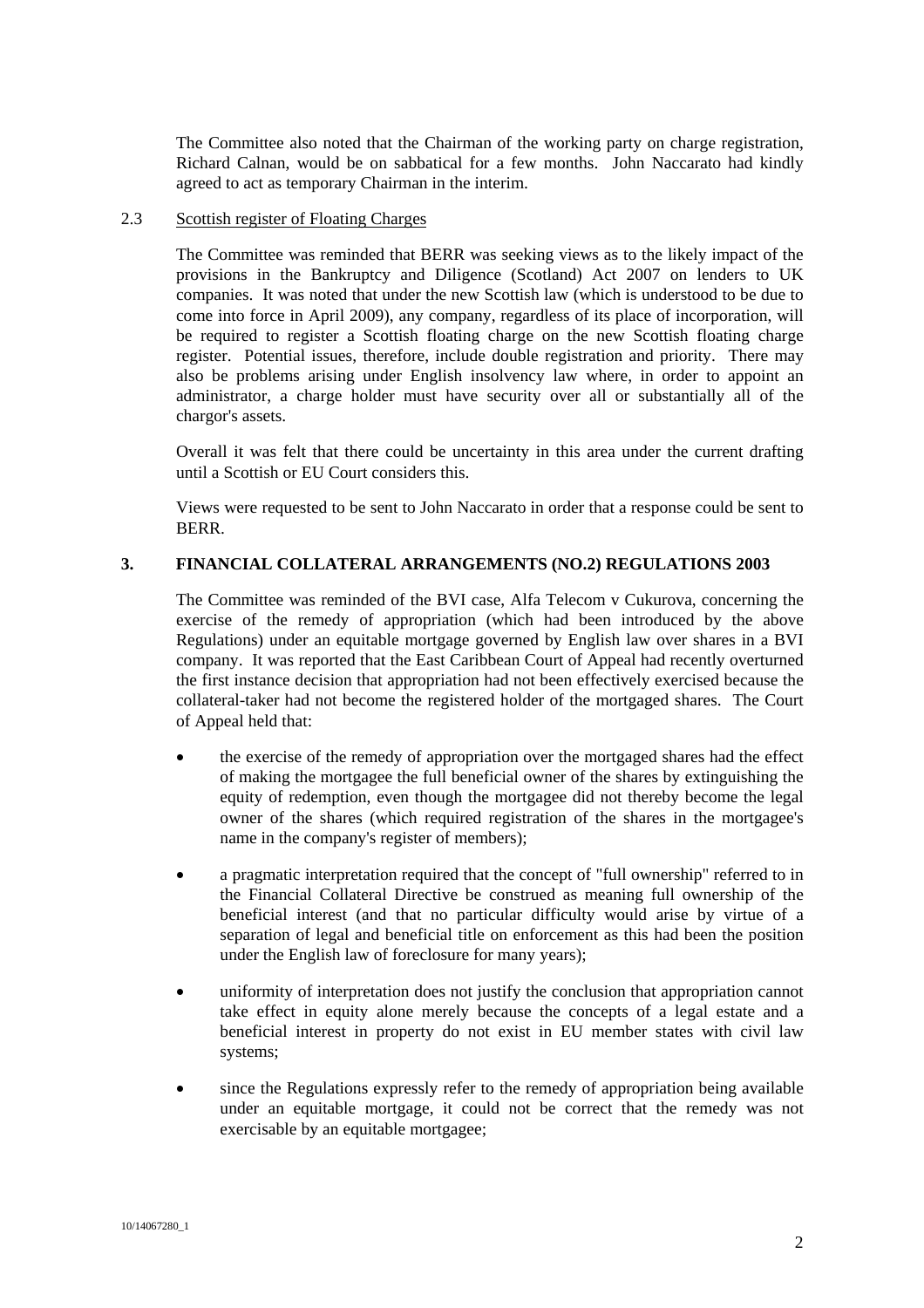• forming a mere intention to retain the collateral was sufficient to appropriate an equitable interest, although in this case the collateral-taker had in any event done so by written notice to the collateral-provider.

Cukurova is expected to appeal to the Privy Council in the above case. It was also noted that Cukurova's application to the English Court for the judicial review of the Regulations on the ground that HM Treasury had exceeded its powers under the European Communities Act 1972 in implementing the Financial Collateral Directive was due to be heard on 15 and 16 July.

## **4. BANKING REFORM CONSULTATION – FINANCIAL STABILITY AND DEPOSITOR PROTECTION**

It was reported that the January consultation paper issued by the Treasury on Financial Stability and Depositor Protection was much broader than the original paper issued in October last year. A working party response had been sent to the Treasury on 23 April 2008 (previously circulated).

## **5. INSOLVENCY**

### 5.1 Administration set-off and expenses

The Committee was reminded that the FMLC had prepared a paper on Administration setoff and expense in November 2007 which addressed two main points:

- there is no certainty for a counterparty trading with a company which is in an insolvent administration as to when set-off will apply;
- the treatment of contingent claims i.e. that contingent claims owing to an insolvent company may turn out to have a different value to the one given to it by the administrator for set-off purposes.

It was noted that the Insolvency Service had recently responded to the FMLC (by letter dated 19 February 2008), saying they would consider whether to consult on the operation of the set-off provisions as part of their ongoing evaluation of the Enterprise Act.

It was noted that the CLLS Insolvency Law Committee were considering the FMLC paper.

### 5.2 Insolvency Law Reform

GY reported that the reform of insolvency law had been delayed until 1 October 2009. It was envisaged that changes would be made to the Insolvency Act and also to the Directors Disqualification Act.

GY also reported that a revised draft of the Insolvency Rules were with the Insolvency Rules Committee and that a new draft was expected to be available later in the year. Accordingly, the Committee would keep a watching brief, on developments.

#### 5.3 Re-organisation and winding up of credit institutions

The Committee was reminded that the results of the EC Commission's consultation document (from May 2007) had been published in December 2007.

It was noted that the Commission intended to preserve the rule that a credit institution should only be wound up in the place where it is regulated (which would usually be the